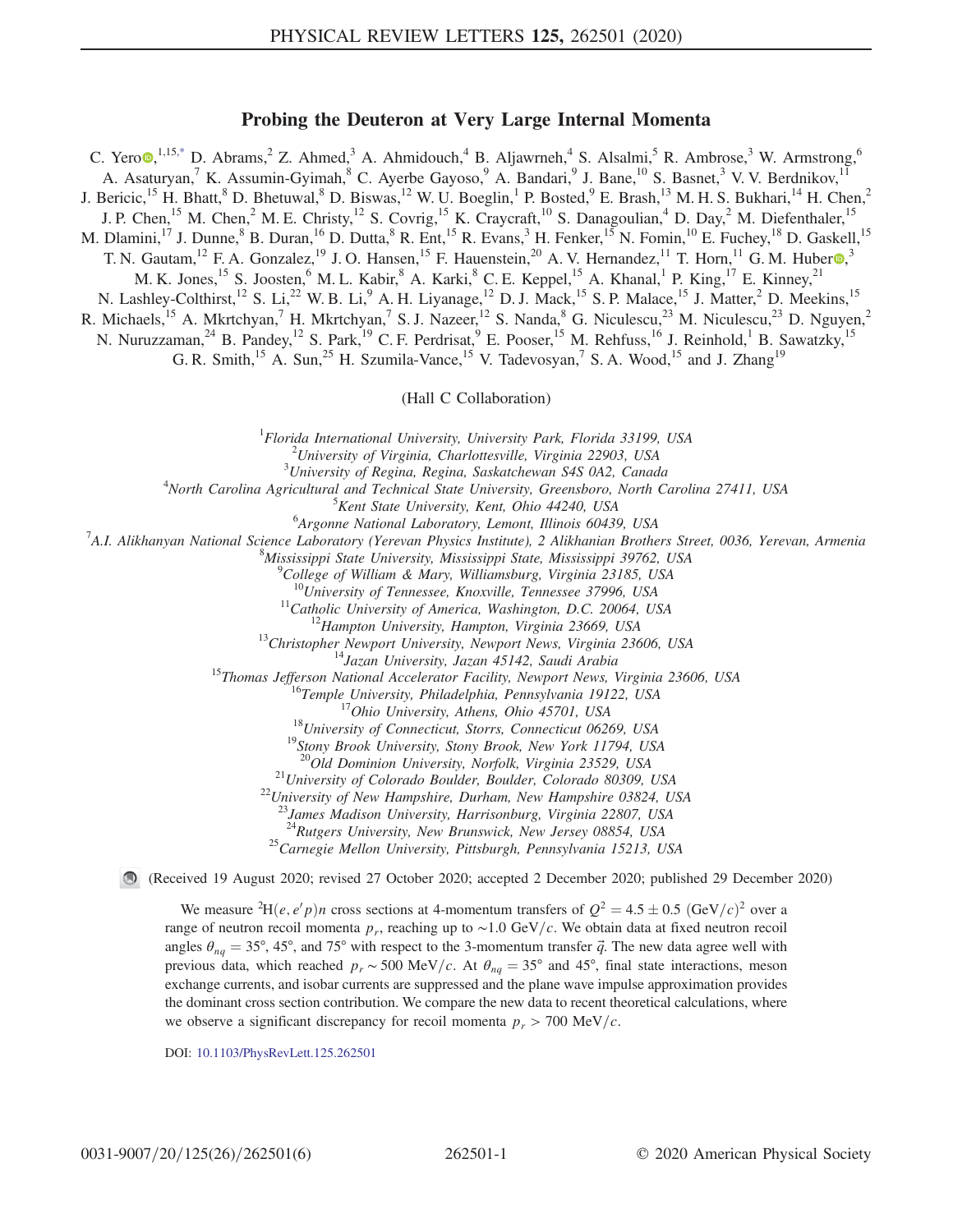The deuteron is the only bound two-nucleon system and serves as an ideal framework to study the strong nuclear force at the sub-Fermi distance scale, a region that is currently practically unexplored and not well understood. Understanding the high-momentum structure of the protonneutron (*pn*) system is highly important for nuclear physics due to the observed dominance of short-range correlations in nuclei at nucleon momenta above the Fermi momentum. This dominance has been well established by a series of recent experiments carried out at Jefferson Lab (JLab) [\[1](#page-5-1)–4] and Brookhaven National Laboratory [\[5\].](#page-5-2) In these experiments, missing momenta up to  $\sim$ 1 GeV/c have been probed and missing momentum distributions have been compared to the high-momentum part of theoretical deuteron momentum distributions. Missing momenta up to ~1 GeV/c have also been probed in a  ${}^{3}\text{He}(e, e'p)$  experiment [\[6,7\]](#page-5-3) but at a relatively low-momentum transfer of 1.5  $(GeV/c)^2$  and at a kinematic region (Bjorken  $x_B \sim 1$ ), where the cross section is dominated by final state interactions. Because of final state interaction (FSI) effects, the measurement of a certain missing momentum does not yet guarantee that the initial bound nucleon with the same momentum is being measured.

The most direct way to study the short-range structure of the deuteron wave function is via the exclusive deuteron electrodisintegration reaction at internal momenta  $p_r > 300 \text{ MeV}/c$ . For <sup>2</sup>H(*e*, *e'p*)*n*, within the plane wave impulse approximation (PWIA), the virtual photon couples to the bound proton, which is subsequently ejected from the nucleus without further interaction with the recoiling system (neutron). The neutron carries a recoil momentum  $p_r$  equal in magnitude but opposite in direction to the initial state proton,  $\vec{p}_r \sim -\vec{p}_{i,p}$ , thus providing information on the momentum of the bound nucleon and its momentum distribution.

In addition to the PWIA picture, the ejected nucleon undergoes FSIs with the recoiling nucleon. Other contributing processes are the photon coupling to the exchanged mesons in the *pn* system, generating meson exchange currents (MECs), or the photon exciting the bound nucleon into the resonating state (mainly  $\Delta$  isobar) with subsequent  $\Delta N \rightarrow NN$  rescattering, referred to as isobar currents (ICs). FSIs, MECs, and ICs can significantly alter the recoiling neutron momentum, thereby obscuring the original momentum of the bound nucleon and reducing the possibility of directly probing the deuteron momentum distribution.

Theoretically, MECs and ICs are expected to be suppressed at  $Q^2 > 1$   $(GeV/c)^2$  and Bjorken  $x_B \equiv$  $Q^2/2M_p\omega > 1$ , where  $M_p$  and  $\omega$  are the proton mass and photon energy transfer, respectively [\[8\]](#page-5-4). The suppression of MECs can be understood from the fact that the estimated MEC scattering amplitude is proportional to  $(1+Q^2/m_{\text{meson}}^2)^{-2}(1+Q^2/\Lambda^2)^{-2}$ , where  $m_{\text{meson}} \approx$ 0.71 GeV/ $c^2$  and  $\Lambda^2 \sim 0.8$ –1 (GeV/ $c$ )<sup>2</sup> [\[9\]](#page-5-5); this results in an additional  $1/Q<sup>4</sup>$  suppression as compared to the quasielastic contribution. Note that other meson exchange contributions that take place before the virtual photon interaction are included in the definition of the ground state wave function of the deuteron. ICs can be suppressed kinematically by selecting  $x_B > 1$ , where one probes the lower energy  $(\omega)$  part of the deuteron quasielastic peak, which is maximally away from the inelastic resonance electroproduction threshold. Previous deuteron electrodisintegration experiments performed at lower  $Q^2$  $[Q^2 < 1 \text{ (GeV/}c)^2]$  (see Sec. 5 of Ref. [\[8\]](#page-5-4)) have helped quantify the contributions from FSIs, MECs, and ICs to the  ${}^{2}\text{H}(e, e'p)n$  cross sections and to determine the kinematics at which they are either suppressed (MECs and ICs) or under control (FSIs).

At large  $Q^2$ , FSIs can be described by the generalized eikonal approximation (GEA) [8–[10\]](#page-5-4), which predicts a strong dependence of FSIs on neutron recoil angles  $\theta_{na}$ (relative angles between recoil momenta  $\vec{p}_r$  and 3-momentum transfers  $\vec{q}$ ). GEA predicts FSIs to be maximal for  $\theta_{nq} \sim 70^{\circ}$ . This strong angular dependence has been found to lead to the cancellation of FSIs at neutron recoil angles around  $\theta_{nq} \sim 40^{\circ}$  and  $\theta_{nq} \sim 120^{\circ}$ . Because at  $\theta_{nq} \sim 120^{\circ}$  $(x_B < 1)$  ICs are not negligible, the  $x_B > 1$  ( $\theta_{nq} \sim 40^{\circ}$ ) kinematics are the preferred choice to suppress ICs as well as FSIs.

The first  ${}^{2}H(e, e'p)n$  experiments at high  $Q^2$  $[> 1 \text{ (GeV/}c)^2]$  were carried out at JLab in Halls A [\[11\]](#page-5-6) and B [\[12\].](#page-5-7) Both experiments determined that the cross sections for fixed recoil momenta indeed exhibited a strong angular dependence with  $\theta_{nq}$ , peaking at  $\theta_{nq} \sim 70^{\circ}$ in agreement with GEA [\[9,10\]](#page-5-5) calculations. In Hall B, the Continuous Electron Beam Accelerator Facility Large Acceptance Spectrometer measured angular distributions for a range of  $Q^2$  values as well as momentum distributions. However, statistical limitations made it necessary to integrate over a wide angular range to determine momentum distributions, which are therefore dominated by FSIs, MECs, and ICs for  $p_r$  above ~300 MeV/c.

In the Hall A experiment [\[11\]](#page-5-6), the pair of high-resolution spectrometers made it possible to measure the  $p_r$ dependence of the cross section for fixed  $\theta_{nq}$  reaching recoil momenta up to  $p_r = 550 \,\text{MeV}/c$  at  $Q^2 = 3.5\pm$  $0.25$  (GeV/c)<sup>2</sup>. For the first time, very different momentum distributions were found for  $\theta_{nq} = 35 \pm 5^{\circ}$  and  $45 \pm 5^{\circ}$ compared to  $\theta_{nq} = 75 \pm 5^{\circ}$ . Theoretical models attributed this difference to the suppression of FSIs at the smaller angles ( $\theta_{nq} = 35$ , 45°) compared to FSIs dominance at  $\theta_{nq} = 75^{\circ}$  [\[11\]](#page-5-6).

The experiment presented in this Letter takes advantage of the kinematic window previously found in the Hall A experiment [\[11\]](#page-5-6) and extends the  $^{2}H(e, e'p)n$  cross section measurements to  $Q^2 = 4.5 \pm 0.5$   $(\text{GeV}/c)^2$  and recoil momenta up to  $p_r \sim 1$  GeV/c, which is almost double the maximum recoil momentum measured in Hall A [\[11\]](#page-5-6).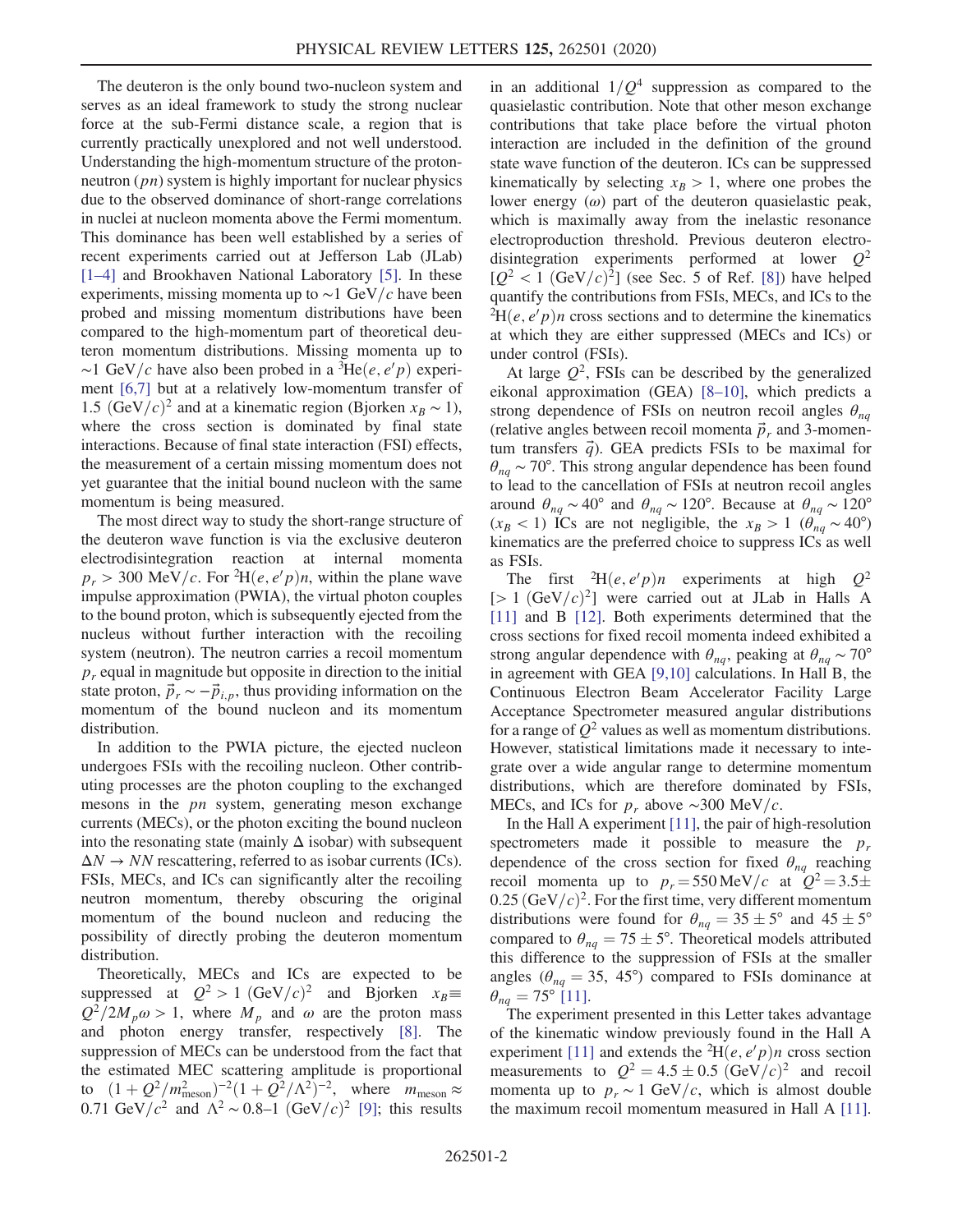Measurements at such large  $Q^2$  and high  $p_r$  required scattered electrons to be detected at ~8.5 GeV/c, which was only made possible with the newly commissioned Hall C super-high-momentum spectrometer (SHMS). At the selected kinematic settings with  $35^{\circ} \le \theta_{na} \le 45^{\circ}$ , MECs and ICs are suppressed and FSIs are under control, giving access to high-momentum components of the deuteron wave function.

A 10.6 GeV electron beam was incident on a 10-cm-long liquid deuterium target. The scattered electron and knocked-out proton were detected in coincidence by the new SHMS and the existing high-momentum spectrometer (HMS), respectively. The beam currents delivered by the accelerator ranged between 45 and 60  $\mu$ A and the beam was rastered over a  $2 \times 2$  mm<sup>2</sup> area to reduce the effects of localized boiling on the cryogenic targets.

Both Hall C spectrometers have similar standard detector packages [\[13\]](#page-5-8), each with four scintillator planes used for triggering, a pair of drift chambers used for tracking, and a calorimeter and gas Čerenkov used for electron identification. For each spectrometer, a logic signal was created from the coincidence of hits in at least three of the four scintillator planes. The event trigger was the coincidence of these two signals.

We measured three central recoil momentum settings:  $p_r = 80$ , 580 and 750 MeV/c. At each of these settings, the electron arm (SHMS) was fixed and the proton arm (HMS) was rotated from smaller to larger angles corresponding to the lower and higher recoil momentum settings, respectively. At these kinematic settings, the 3-momentum transfer covered a range of  $2.4 \lesssim |\vec{q}| \lesssim$ 3.2 GeV/ $c$ , which is more than twice the highest neutron recoil momentum measured in this experiment. As a result, most of the virtual photon momentum is transferred to the proton, which scatters at angles relative to  $\vec{q}$  in the range  $0.4^{\circ} \lesssim \theta_{pq} \lesssim 21.4^{\circ}$ . At these forward angles and large momenta transferred to the proton, the process where the neutron is struck by the virtual photon is suppressed.

Hydrogen elastic  $H(e, e'p)$  data were also taken at kinematics close to the deuteron  $p_r = 80$  MeV/c setting for cross-checks with the spectrometer acceptance model using the Hall C Monte Carlo simulation program, SIMC [\[14\]](#page-5-9). Additional  ${}^{1}H(e, e'p)$  data were also taken at three other kinematic settings that covered the SHMS momentum acceptance range for the deuteron and were used for spectrometer optics optimization, momentum calibration, and the determination of the spectrometer offsets and kinematic uncertainties [\[13\]](#page-5-8).

Identical event selection criteria were used for the hydrogen and deuteron data. The criteria were determined by making standard cuts on the spectrometer momentum fraction  $(\delta)$  to select a region for which the reconstruction optics are well known: a cut to restrict the HMS solid angle acceptance to events that passed directly through the collimator and not by rescattering from the collimator edges, a reconstructed binding energy cut (peak ~2.22 MeV for the deuteron) to select true <sup>2</sup>H $(e, e'p)n$ coincidences, a coincidence time cut to select true coincidence events, a particle identification cut on the SHMS calorimeter normalized total track energy to select electrons and not other sources of background (mostly pions), and a cut on the reconstructed HMS and SHMS reaction vertices to select events that originated from the same reaction vertex at the target (see Supplemental Material [\[15\]\)](#page-5-10).

The experimental data yield for both hydrogen and deuteron data were normalized by the total charge and corrected for various inefficiencies. For  ${}^{2}H(e, e'p)n$ , the corrections were as follows [\[13\]](#page-5-8): tracking efficiencies (98.9% HMS, 96.4% SHMS), total live time (92.3%), proton loss inefficiency due to nuclear interactions in the HMS (4.7%), and target boiling inefficiency (4.2%). The values in parentheses were averaged over all recoil momentum settings.

For  ${}^{1}H(e, e'p)$ , the corrected data yield was compared to SIMC calculations using Arrington's proton form factor (FF) parametrization [\[18\]](#page-5-11) to check the spectrometer acceptance model. The ratio of data to simulation yield was determined to be  $97.6 \pm 0.3\%$  (statistical uncertainty only).

The systematic uncertainties on the measured cross sections were determined from normalization and kinematic uncertainties in the beam energy and spectrometer angle and momentum settings. The individual contributions from normalization uncertainties for each setting were determined to be (on average) [\[13\]](#page-5-8): tracking efficiencies (0.40% HMS, 0.59% SHMS) and target boiling (0.38%), which were added in quadrature and determined to be about 0.81% per setting. This result was then added quadratically to the systematic uncertainties due to proton loss in HMS  $(0.49\%)$ , total live time  $(3.0\%)$ , total charge  $(2.0\%)$ , target wall contributions ( $\leq$  2.9%), and spectrometer acceptance (1.4%), which were the same for every setting, to define the overall normalization uncertainty  $(\leq 5.3\%)$ .

The systematic uncertainties due to the systematic error on the absolute beam energy and spectrometer angle and momentum settings were determined point-to-point in  $(\theta_{nq}, p_r)$  bins for each recoil momentum setting and added in quadrature for overlapping  $p_r$  bins. For  $\theta_{nq} = 35^\circ, 45^\circ$ , and 75° (presented in this Letter), the overall kinematic uncertainty varied below 6.5%. The total uncertainty was defined as the quadrature sum of the normalization (≤ 5.3%), kinematic (≤ 6.5%), and statistical (∼20%–30% on average) uncertainties.

The data were radiatively corrected for each bin in  $(\theta_{nq},$  $p<sub>r</sub>$ ) by multiplying the measured cross sections by the ratio of the calculated particle yield, excluding and including radiative effects. The SIMC simulation code was used for these calculations with the Deuteron Model by Laget including FSIs [\[19\].](#page-5-12) For each bin in  $(\theta_{na}, p_r)$ , the averaged  ${}^{2}H(e, e'p)n$  kinematics was calculated and used in the bincentering correction factor, defined as  $f_{bc} \equiv \sigma_{avg,kin}/\bar{\sigma}$ ,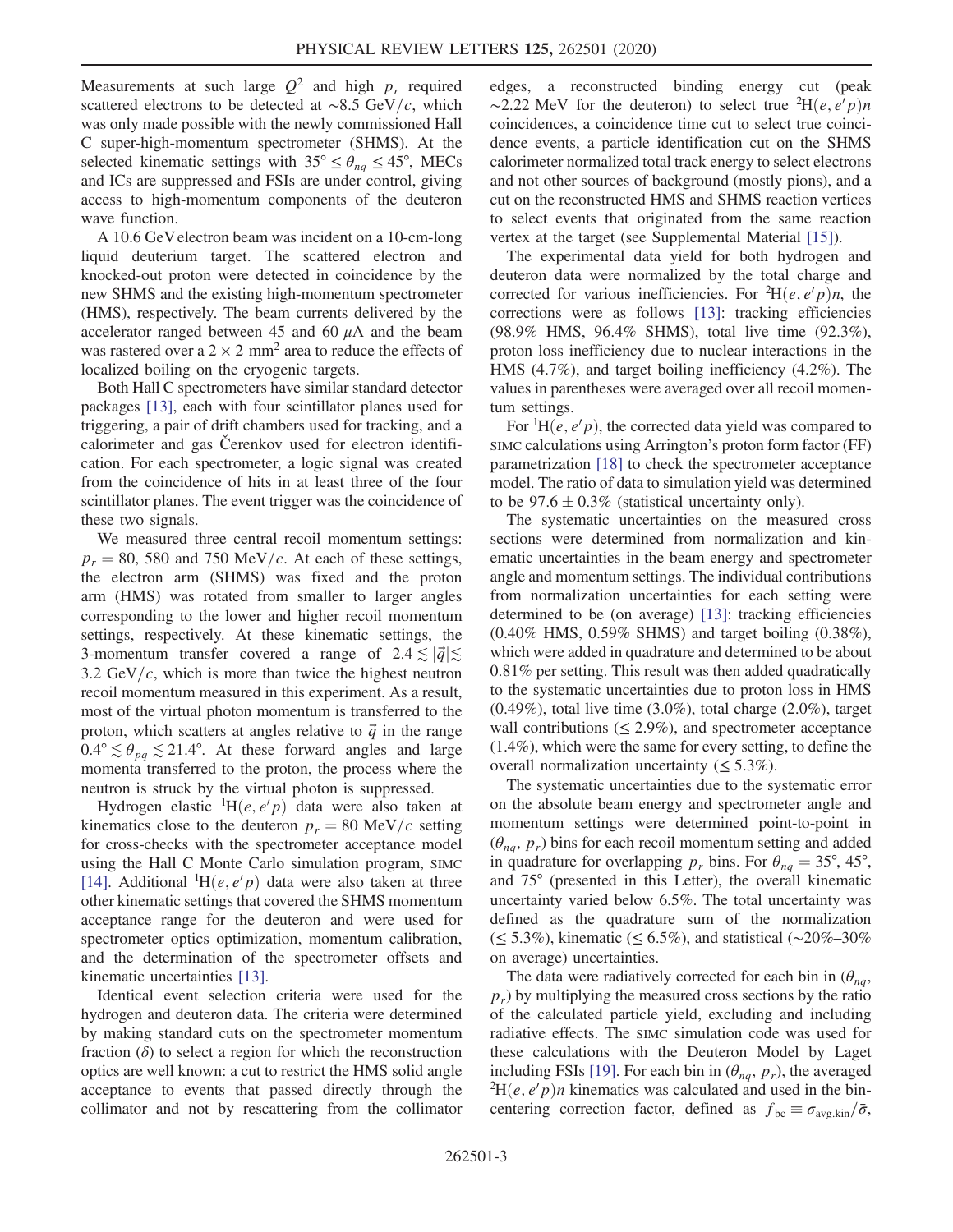<span id="page-3-0"></span>

FIG. 1. The reduced cross sections  $\sigma_{\text{red}}(p_r)$  as a function of neutron recoil momentum  $p_r$  are shown in (a)–(c) for recoil angles  $\theta_{nq} = 35^{\circ}, 45^{\circ}$ , and 75°, respectively, with a bin width of  $\pm 5^{\circ}$ . The data are compared to the previous Hall A experiment (red square) results [\[11\]](#page-5-6), as well as the theoretical reduced cross sections using the Paris (blue), AV18 (green), CD-Bonn (magenta), and WJC2 (orange) NN potentials. The plane wave born approximation (PWBA) includes the PWIA and the process in which the virtual photon couples to the neutron and the proton emerges as a spectator without subsequent reinteractions (no FSIs).

where  $\sigma_{\text{avg,kin}}$  is the cross section calculated at the averaged kinematics and  $\bar{\sigma}$  is the cross section averaged over the kinematic bin. The systematic uncertainties associated with the radiative and bin-centering corrections were investigated using the Laget PWIA and FSI models but negligible effects on the cross sections were found (see Supplemental Material [\[15\]](#page-5-10)). The experimental and theoretical reduced cross sections were extracted and are defined as follows:

$$
\sigma_{\text{red}} \equiv \frac{\sigma_{\text{exp(th)}}}{E_f p_f f_{\text{rec}} \sigma_{\text{ccl}}},\tag{1}
$$

where  $\sigma_{\exp(th)}$  is the fivefold experimental (or theoretical) differential cross section  $(d^5\sigma/d\omega d\Omega_e d\Omega_p)$ ,  $(E_f, p_f)$  are the final proton energy and momentum, respectively,  $f_{\text{rec}}$  is a recoil factor [\[13\]](#page-5-8) obtained by integrating over the binding energy of the bound state in the sixfold differential cross section, and  $\sigma_{\text{ccl}}$  is the de Forest [\[20\]](#page-5-13) electron-proton offshell cross section calculated using the FF parametrization of Ref. [\[18\]](#page-5-11). Within the PWIA,  $\sigma_{\text{red}}$  corresponds to the PWIA cross section from the scattering of a proton in the deuteron.

Figure [1](#page-3-0) shows the extracted experimental and theoretical reduced cross sections as a function of  $p_r$  for three recoil angle settings at  $Q^2 = 4.5 \pm 0.5 \text{ (GeV/}c)^2$ . For the two highest momentum settings ( $p_r = 580, 750$  MeV/c), a weighted average of the reduced cross sections were taken in the overlapping regions of  $p_r$ . The results from the previous experiment [\[11\]](#page-5-6) at a  $Q^2 = 3.5 \pm 0.25 \text{ (GeV/}c)^2$ are plotted as well (red square). The data are compared to theoretical calculations using wave functions determined from the charge-dependent Bonn (CD-Bonn) [\[21\]](#page-5-14), Argonne  $v_{18}$  (AV18) [\[22\]](#page-5-15), Paris [\[23\],](#page-5-16) and WJC2 [\[24\]](#page-5-17) NN potentials. The theoretical calculations for the CD-Bonn (magenta) and AV18 (green) potentials were performed by Sargsian [\[25\]](#page-5-18) within the GEA, referred to as MS, and those for the Paris potential (blue) were by Laget [\[19\]](#page-5-12) within the diagrammatic approach, referred to as JML.

For the WJC2 (orange) potential, the calculations were carried out by Ford et al. [\[26\]](#page-5-19) using a Bethe-Salpeter-like formalism for two-body bound states, which will be labeled JVO. The calculations use different FF parametrizations, which can lead to a ∼5.8%–6.6% variation of the theoretical cross section.

The difference between the deuteron wave functions with CD-Bonn, Paris, AV18, and WJC2 potentials is how the NN potential is modeled based on the empirical NN scattering data. The CD-Bonn model is based on the one-bosonexchange potential (OBEP) approach, in which the nucleonmeson-meson couplings are constrained to describe the NN scattering phase shifts extracted from the data. The interaction potential represents the static limit of this potential. In contrast, the WJC2 is a OBEP derived within the Covariant Spectator Theory [\[27](#page-5-20)–30], which requires comparatively few parameters while still producing a high-precision fit to the NN scattering data. The Paris and AV18 are purely phenomenological potentials, where a Yukawa-type interaction is introduced and parameters are fitted to describe the same NN scattering phase shifts. The major difference between the CD-Bonn and Paris, AV18, and WJC2 potentials is that the former predicts a much softer repulsive interaction at short distance, which results in a smaller highmomentum component in the deuteron wave function in momentum space. The effects of these local approximations on the NN potential are shown in Fig. 2 of Ref. [\[21\]](#page-5-14).

For all recoil angles shown in Fig. [1](#page-3-0) at recoil momenta  $p_r \le 250$  MeV/c, the cross sections are well reproduced by all models when FSIs are included. The agreement at  $p_r \le 250$  MeV/c can be understood from the fact that this region corresponds to the long-range part of the NN potential, where the one-pion-exchange potential is well known and common to all modern potentials.

Beyond  $p_r \sim 250 \text{ MeV}/c$  at  $\theta_{nq} = 35^\circ$  and 45° [Figs. [1\(a\)](#page-3-0) and [1\(b\)](#page-3-0)], the JML, MS AV18, and JVO models increasingly differ from the MS CD-Bonn calculation.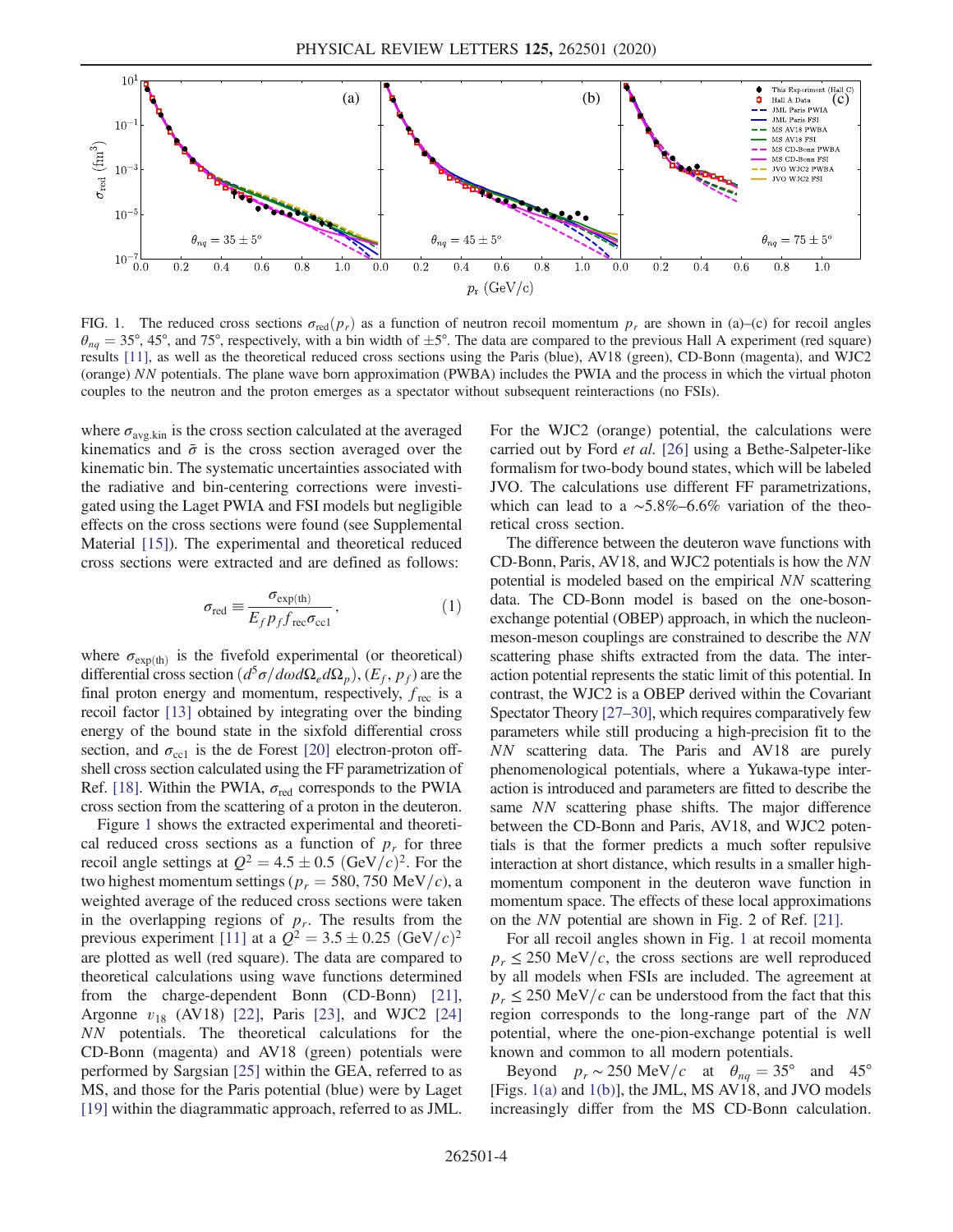<span id="page-4-0"></span>

FIG. 2. The ratio  $R(p_r)$  is shown in (a)–(c) for  $\theta_{nq} = 35^\circ, 45^\circ$ , and 75°, respectively, each with a bin width of  $\pm 5^{\circ}$ . The dashed reference (magenta) line refers to MS CD-Bonn PWIA calculation (or momentum distribution) by which the data and all models are divided. Insets: enlargement of the subfigures for  $p_r \leq 0.7$  GeV/c.

In this region, the JML and MS AV18 cross sections are dominated by the PWIA and in good agreement up to  $p_r \sim 700$  MeV/c, whereas the JVO PWIA falls off with a comparatively smaller cross section at  $\theta_{nq} = 35^{\circ}$ . The MS CD-Bonn cross sections in contrast are generally smaller than the JML, MS AV18 and JVO in this region. In addition, for  $\theta_{nq} = 35^{\circ}$ , they are dominated by the PWIA up to  $p_r \sim 800 \text{ MeV}/c$  [Fig. [1\(a\)](#page-3-0)], while for  $\theta_{nq} =$  $45^{\circ}$  FSIs start to contribute already above 600 MeV/c [Fig. [1\(b\)\]](#page-3-0).

For recoil momenta  $p_r \sim 0.55-1.0$  GeV/c [Figs. [1\(a\)](#page-3-0) and [1\(b\)\]](#page-3-0), all models exhibit a steeper falloff compared to data. This discrepancy was quantified by doing a linear fit to the data and each of the PWIA calculations. A difference of at least 4.2 standard deviations was found between the data and theory slopes, which corresponds to a probability  $≤ 1.1 \times 10^{-5}$  (very unlikely) that the observed discrepancy is due to a statistical fluctuation.

At  $\theta_{na} = 75^{\circ}$  [Fig. [1\(c\)](#page-3-0)] and  $p_r > 180$  MeV/c, FSIs become the dominant contribution to the cross sections for all models that exhibit a similar behavior (smaller falloff) that overshadows any possibility of extracting the approximate momentum distributions.

To quantify the discrepancy observed between data and theory in Fig. [1,](#page-3-0) the ratio of the experimental and theoretical reduced cross sections ( $\sigma_{\text{red}}$ ) to the deuteron momentum distribution calculated using the CD-Bonn potential ( $\sigma_{\text{red}}^{\text{CD-Bonn PWA}}$ ) [\[21\]](#page-5-14) is shown in Fig. [2](#page-4-0).

For  $\theta_{nq} = 35^{\circ}$  and 45° [Figs. [2\(a\)](#page-4-0) and [2\(b\)\]](#page-4-0), the data are best described by the MS CD-Bonn PWIA calculation for recoil momenta up to  $p_r \sim 700$  and ~600 MeV/c, respectively. Furthermore, the agreement between the Halls A and C data validates the Hall A approach of selecting a kinematic region where recoil angles are small and FSIs are reduced.

At larger recoil momenta, where the ratio  $R > 1$  and increasing with  $p_r$ , for  $\theta_{na} = 35^\circ$  FSIs start to dominate at  $p_r \gtrsim 800$  MeV/c for the MS CD-Bonn calculation, while the other models predict still relatively small FSIs below 900 MeV/c. At  $\theta_{nq} = 45^{\circ}$ , the FSI dominance starts earlier for all models above 800 MeV/ $c$  and for the MS CD-Bonn based calculation above 600 MeV/ $c$ .

Overall, it is interesting to note that none of the calculations can reproduce the measured  $p_r$  dependence above 600 MeV/ $c$  in a region where FSIs are still relatively small  $( $30\%$ )$ . This behavior of the data is new and additional data in this kinematic region are necessary to improve the statistics.

At  $\theta_{nq} = 75^{\circ}$  [Fig. [2\(c\)](#page-4-0)], FSIs are small below  $p_r \sim 180$  MeV/c, but do not exactly cancel the PWIA-FSI interference term in the scattering amplitude, which results in a small dip in this region in agreement with the data. At  $p_r > 300 \text{ MeV}/c \ (\theta_{nq} = 75^{\circ})$ , the data were statistically limited, as our focus was on the smaller recoil angles. The Hall A data, however, show a reasonable agreement with the FSIs from all models, which gives us confidence in our understanding of FSIs at the smaller recoil angles.

To summarize, this experiment extended the previous Hall A cross section measurements on the <sup>2</sup>H(*e*, *e'p*)*n* reaction to  $p_r > 500$  MeV/c at kinematics where FSIs were expected to be small and the cross sections were dominated by PWIA and sensitive to the short-range part of the deuteron wave function. The experimental reduced cross sections were extracted and found to be in good agreement with the Hall A data at lower recoil momenta where they overlap. Furthermore, the MS CD-Bonn model was found to be significantly different than the JML, MS AV18, or JVO models and was able to partially describe the data over a larger range in  $p_r$ . At the higher recoil momenta provided by this experiment ( $p_r > 700$  MeV/c), however, all models were unable to describe the data, potentially illustrating the limit to which a nonrelativistic wave function from the solution to the Schrödinger equation is valid and able to describe experimental data that probe the high-momentum region of the  $np$  system in the most direct way possible. The new dataset is also ideal for testing fully relativistic deuteron models based on lightfront [\[31\]](#page-5-21) or covariant [\[32\]](#page-5-22) formalisms. In this respect, the current effective-field-theories-based models [\[33\]](#page-5-23) are nonrelativistic and might not have direct relevance to our data. Additional measurements of the <sup>2</sup>H $(e, e'p)n$  would be required to reduce the statistical uncertainties in this very high recoil momentum region ( $p_r > 500$  MeV/c) to better understand the large deviations observed between the different models and data.